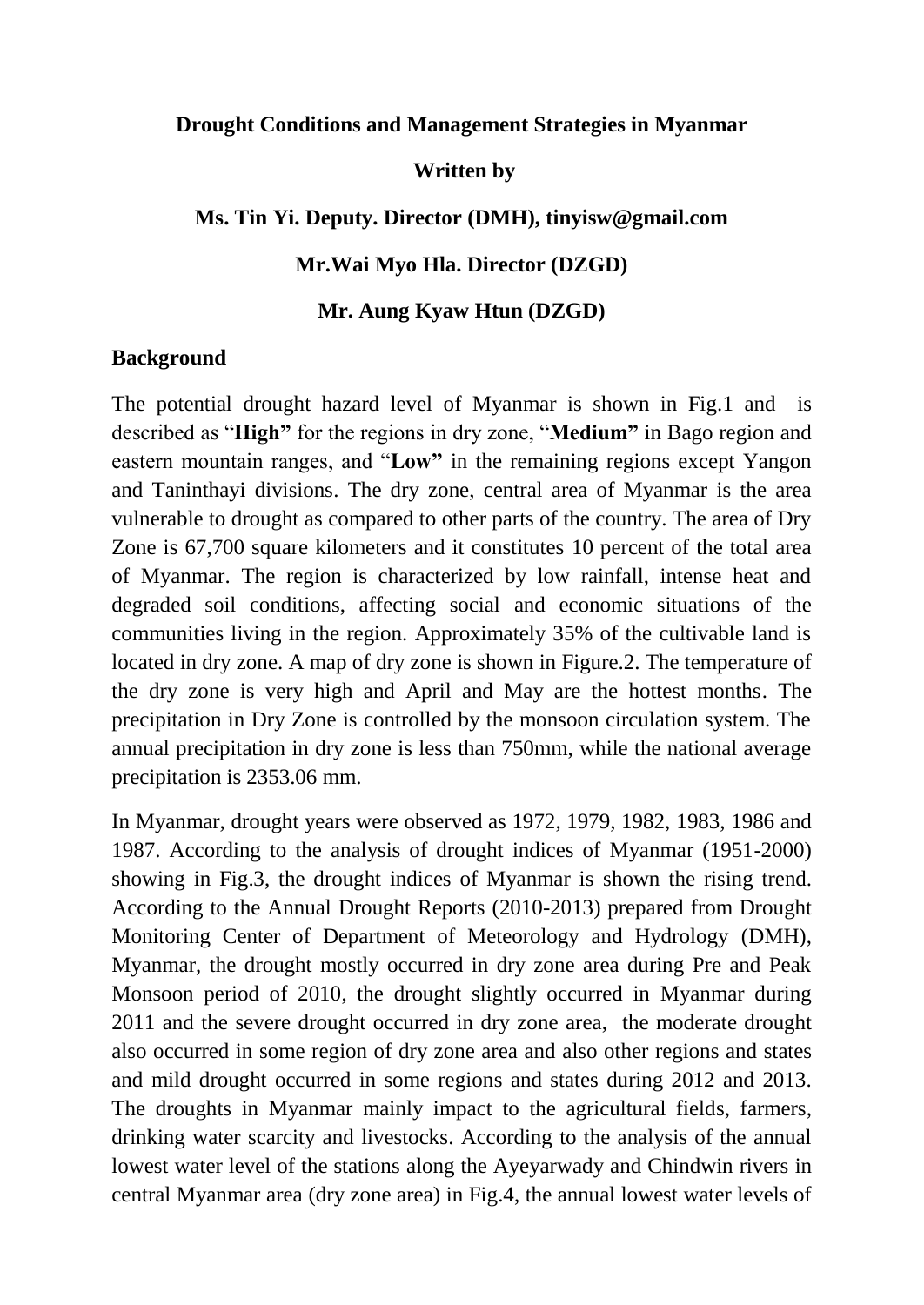these stations are showing the falling trends and also annual lowest water level recorded in 2010 at Monywa station and Mandalay station.

In Myanmar, the significant drought occurred during 2010. The exetreme temperature also recorded 47.2 °C at Myinmu station in dry zone area on 14 May 2010. The drought risk map of Myanmar during 2010 is also shown in Fig.5. Myanmar was hit by a drought in 2010, which was the most severe in several decades. Temperature has been higher in this year than previous years in Myanmar and rain fall is late, causing severe shortage of water in many parts of Myanmar. In May, temperature has recorded the highest at 20 stations in Myanmar according to the observed data of DMH. In April, temperature has risen as high as 40 degree Celsius, according to the DMH's data observations. In some parts of Myanmar, temperature is as high as 43 degree Celsius. As a result, many streams and water reservoirs were dried up all over Myanmar. Inle Lake, which is the major tourist destination in Shan State of Myanmar, has been dried up in many parts. Water shortage is most severe in Ayeyarwaddy (Irrawaddy), Sagaing, Yangon (Rangoon), Mandalay and Bago Regions and Mon, Rakhine and Shan States. Most of the wells were dried up due to the depletion of underground water supply because of late of Monsoon onset and so the scarcity of drinking water problems occurred in Myanmar. So the droughts impact to social, economic, health, public, livestocks and environment of Myanmar.

## **Drought monitoring and early warning systems**

Drought monitoring work, over the years, has been undertaken mainly by the Ministry of Agricultural and Irrigation. DMH has one center in Mandalay that devotes to drought monitoring and forecasting and this can be further improved. The cooperative efforts between various concerned agencies such as agricultural planning, irrigation, health, dry zone greening, forestry, National conservation for environmental affairs and livestock breeding will also be encouraged for drought management in Myanmar.

In Myanmar, there are 63 Meteorological Stations, 28 Hydrological Stations, 39 Meteorological and Hydrological Stations, 17 Agro-meteorological Stations, 8 aviation weather stations and 1 upper air station under the Department of Meteorology and Hydrology (DMH). The early warning system is the main responsibility of DMH for disaster risk reduction in Myanmar. DMH issues the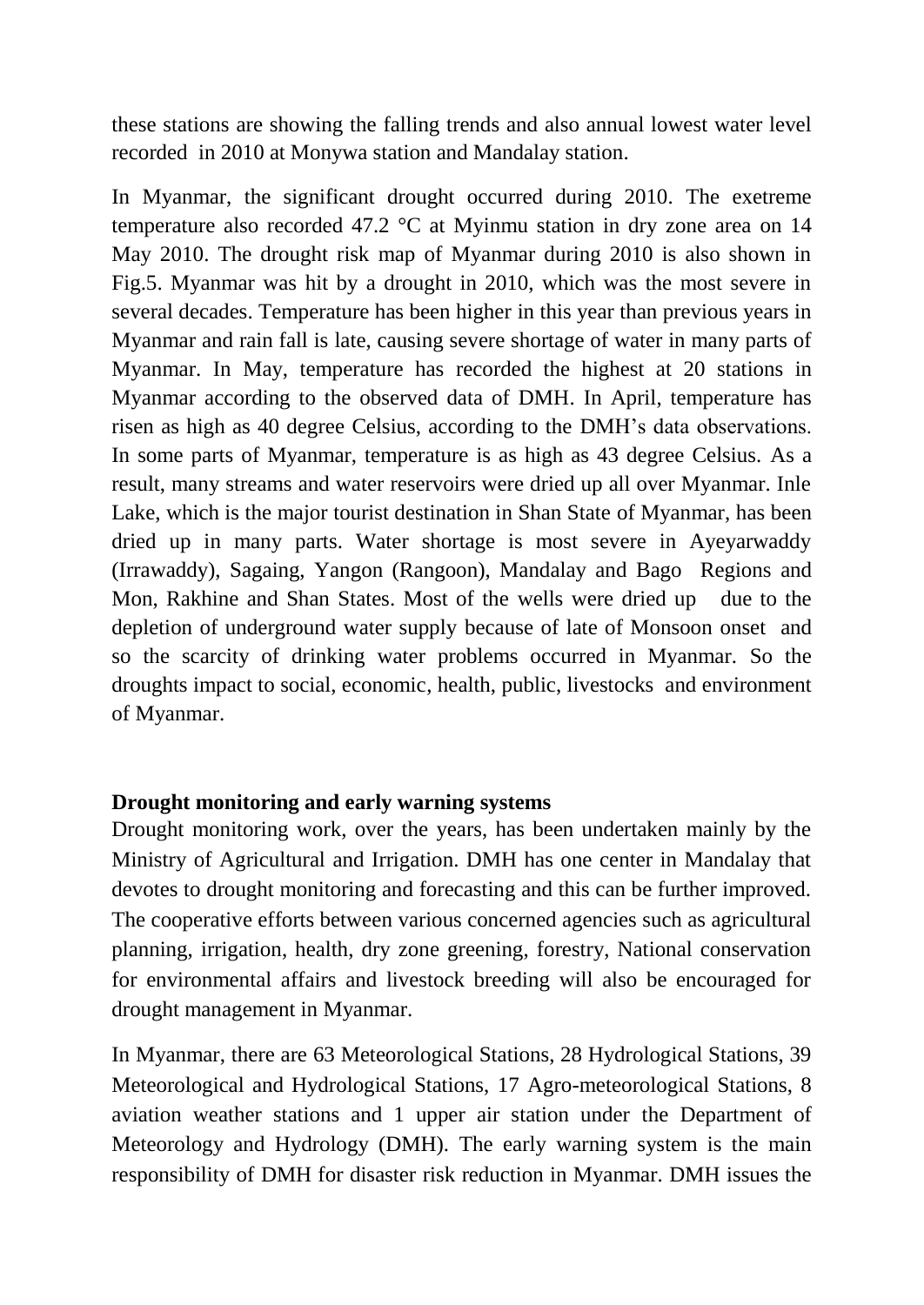daily, dekad, monthly and seasonal weather and water level forecasts, news, warnings and bulletins for storms, floods, untimely rainfall and temperature etc. and also issues the Minimum Alert Water level and Bulletin for 7 stations in dry zone area during low flow period. DMH also issues the dekad agrometeorological bulletins to support the agriculture. In these bulletins, the situation of soil moisture water balance, rainfall, temperature, relative humidity and evapo-transpiration of all regions and states of Myanmar are included. DMH also established the drought monitoring center at the upper Myanmar office (Mandalay office) locating in dry zone area in 2010. This center is now preparing and issuing the seasonal and annual drought reports based on the rainfall conditions. DMH cannot issue the warnings for drought management. So DMH needs to upgrade the drought monitoring center such as capacity building and also forecasting techniques etc. And also DMH is trying to upgrade the data observation networks, the forecast techniques, capacity building and the early warning system cooperating with international organizations.

The other relevant department such as Forest department were carried out Dry zone rehabilitation activities since 1953, Agricultural and Rural Development Corporation (ARDC) was formed and development activities were carried out in central dry zone of Myanmar from 1953-54 to 1963-64 (10-year period). By the year 1963, the Forest Department (FD) succeeded responsibility of the task. Two 10-year working plans (1963-64 to 1972-73 and 1972-73 to 1981-82) were drawn up for the period of 20 years (from 1963-64 to 1981-82) and implemented for the development of central dry zone. At that time activities were mostly concentrated in Meikhtila forest district, particularly for reforestation of watershed areas, establishment of village-owned-forests and model forests in Mount Poppa watershed area.

After constitutional reform of FD in 1982 (withdrawal of district level administration) and after 1988 disturbances, starting from 1994-95 as a first 3 year pilot project, Special Region - Nine District Greening Project was adopted and carried out by FD. In 1995-96 the project had extended from nine districts to 13 districts. Watershed Mountain Greening Special Project of Myingyan district was also started in 1996-97.

In July 1997, Dry Zone Greening Department (DZGD) was constituted under Ministry of Environmental Conservation and Forestry. Its working covers central dry zone of Myanmar including 3 regions (Sagaing, Mandalay and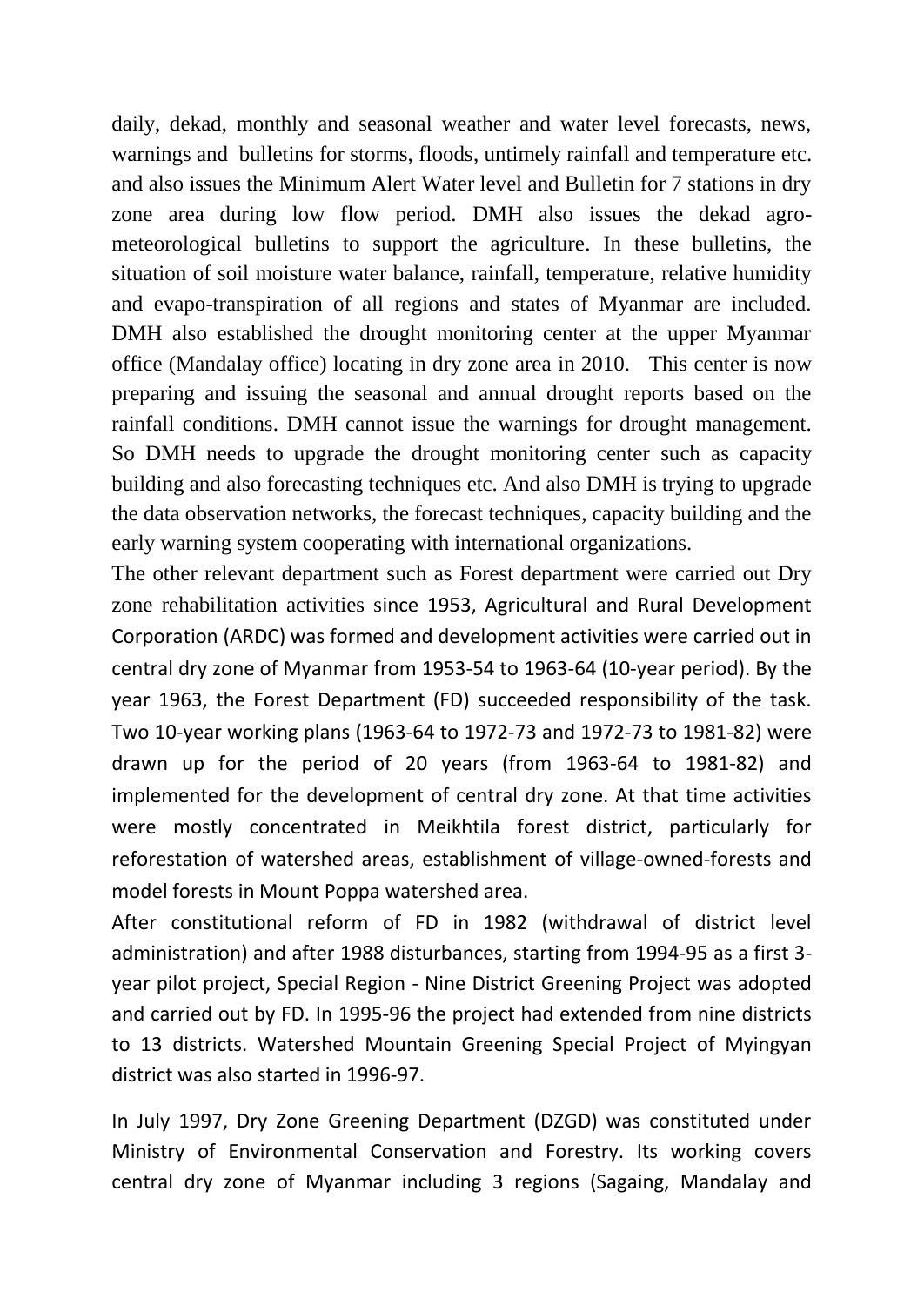Magway Regions), 13 districts and 57 townships, covering 21.557 million acres of dry land forests. The headquarters of the department was inaugurated in  $18<sup>th</sup>$  September 1997 at Patheingvi township. Mandalay division. In accordance with the 2000-2001 amendment, the working area of dry zone greening department was reconstituted as 3 regions, 12 districts and 54 townships (excluding Gangaw District) with a total coverage area of 20.17 million acres.

## **Vulnerability assessment**

The vulnerable sectors of society and economy due to drought in Myanmar are agriculture and food production, drinking water supply, health, livestocks and fisheries, industry and environment. The largest vulnerable area is the dry zone area of Myanmar and the effected societies are farmers, people and livestocks in rural area.

# **Emergency relief and drought response**

The Government of Myanmar has established institutional arrangement and has systems and procedures at National, State/Division, District, Township and subtownship levels for Disaster Management. The National Disaster Preparedness Central Committee under the Vice President (2) has been re-established in May 2013, the 22 members are included and the members are the ministers of (19) concerned ministries, prime ministers of regions and states, deputy minister of ministry of social welfare, relief and resettlement and director general of government office. National Disaster Preparedness Management Working Committee under the Minister of Ministry of Social welfare, Relief and Resettlement has also been re-established in May 2013. Under this, the 10 subcommittees are established. The members of National Disaster Preparedness Management Working Committee are the ministers and deputy ministers of concerned ministries, the ministers from regions and states, Chairmen of 10 subcommittees and director generals of concerned departments. In Myanmar, these two committees, the concerned departments and organizations are cooperating and working for disaster management in Myanmar. These disaster management committees and the Ministry of Social welfare, Relief and Resettlement are the main responsibility of emergency relief and response for disaster and also other concerned departments and organizations are cooperating. So these committees,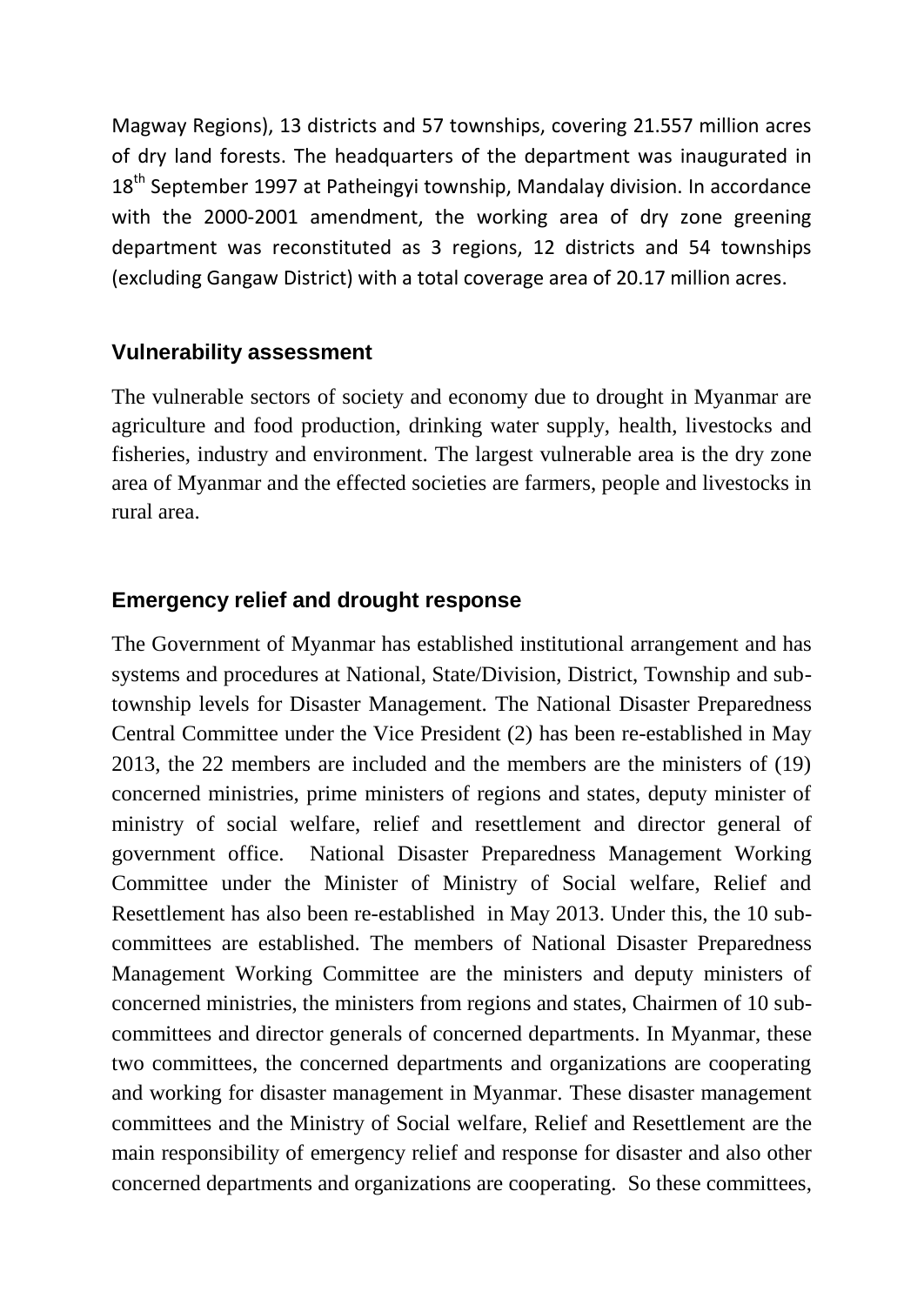concerned ministries and departments and organizations carry out the activities for relief and drought response. The emergency relief and drought response in Myanmar should be upgrade.

# **Practices to alleviate drought impacts**

The practices to alleviate drought impacts in Myanmar are as follow:

- 1. DMH is issuing the daily, dekad, monthly weather and water level forecasts, news, warnings and bulletins for storms, floods, untimely rainfall, temperature and minimum alert water level, agro-meterological bulletins and seasonal and annual drought report. DMH likes to upgrade the forecasting and warning system for drought management
- 2. Agriculture department is also doing in cooperation with international seed research centres for seeking and identifying drought resistant crops in Myanmar, conducting research on cultivation methods to be employed at the time of drought. The Ministry has been importing seeds that can survive with less dependence on water, and trying to nurse the crops and produce them at home.
- 3. Irrigation Department under the Ministry of Agriculture and Irrigation carry out the construction, repair and maintenance of dams, reservoirs and water supply facilities.
- 4. The Ministry of Agriculture and Irrigation has been implementing not only dams, reservoirs and the river water pumping project but also helping the people to build drinking water supply works. It does so by feeding water to water tanks from the dams and reservoirs, digging lakes and wells, installing water purifying systems and providing other technology.
- 5. Ministry of Environmental Conservation and forestry (MOECAF) has been implementing the afforestation and land rehabilitation in dry zone area by the projects.
- 6. The local governments, public and also NGOs are also implementing the digging lakes for getting the drinking water during drought period, rainwater storage and distributing the drinking water during water shortage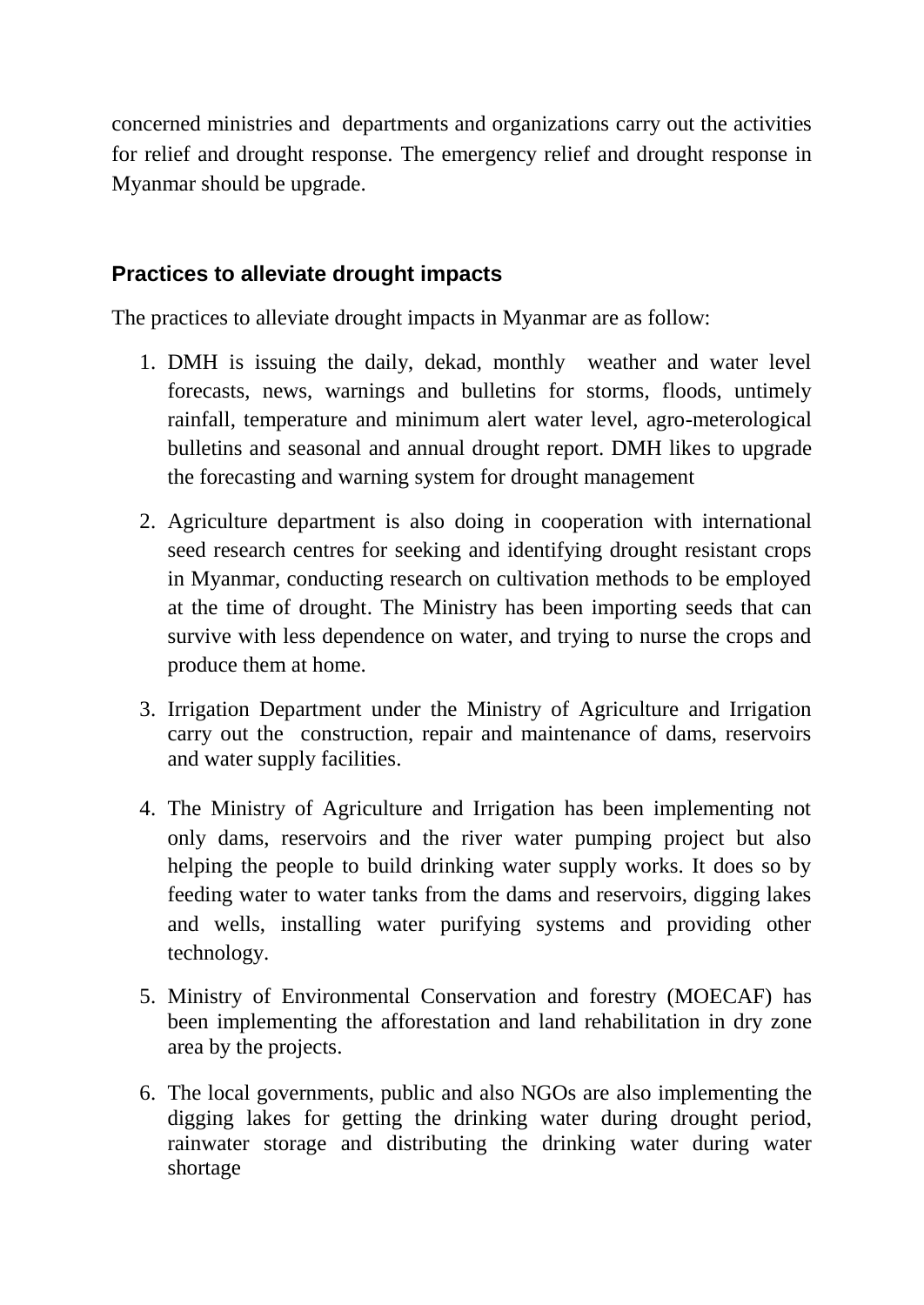## **The need for knowledge and skills on drought management**

Drought is part of the weather pattern; it has occurred in the past and will continue to happen in future. So, the organizations concerned with drought management of the drought prone areas need to seek comprehensive and complete data to forecast the likelihood of drought. Drought directly affects water, land and geographical conditions and socio-economy of the locality. The difference between drought and other natural disasters is that its duration is longer than that of others. So, the departments concerned need to work in cooperation and coordination to mitigate the drought impact. The measures will include ensuring proper network to be able to gather measurements on meteorology and hydrology and facts that are vital for businesses dependent on weather and water resources; proper exchange of data among the departments to prevent the droughts, mitigate their impact and to respond to them; conducting training of personnel to familiarize them with the data so as to make better use of them in making decisions; making arrangements for farmers and other organizations in order that weather forecasts are useful, clear and simple to understand while minimizing constraints; use of standard rainfall indexes to reliably calculate the beginning and end of droughts; sharing and properly using facts about the drought and weather pattern and working together to be able to have better knowledge about the intensity and the vastness of the areas affected; compiling facts and seeking methods to evaluate the drought impact in order to be able to respond to the ill effect; working harder to see that seasonal weather forecasts reach the local residents and organizatons on time; and seeking ways and means to obtain important local and global data on droughts useful to the NGOs and international NGOs. The needs for drought management in Myanmar are as follow:

- (1) To set up the Forecasting and Warning system for drought management
- (2) To develop the forecasting techniques and capacity building for drought management
- (3) To set up a Task force including authorities and experts of Administration, Relief, water resources, Agriculture, Forestry, Meteorological Agency, NGOs, INGOs.
- (4) To conduct Drought risk assessment
- (5) To develop a decision support Drought Management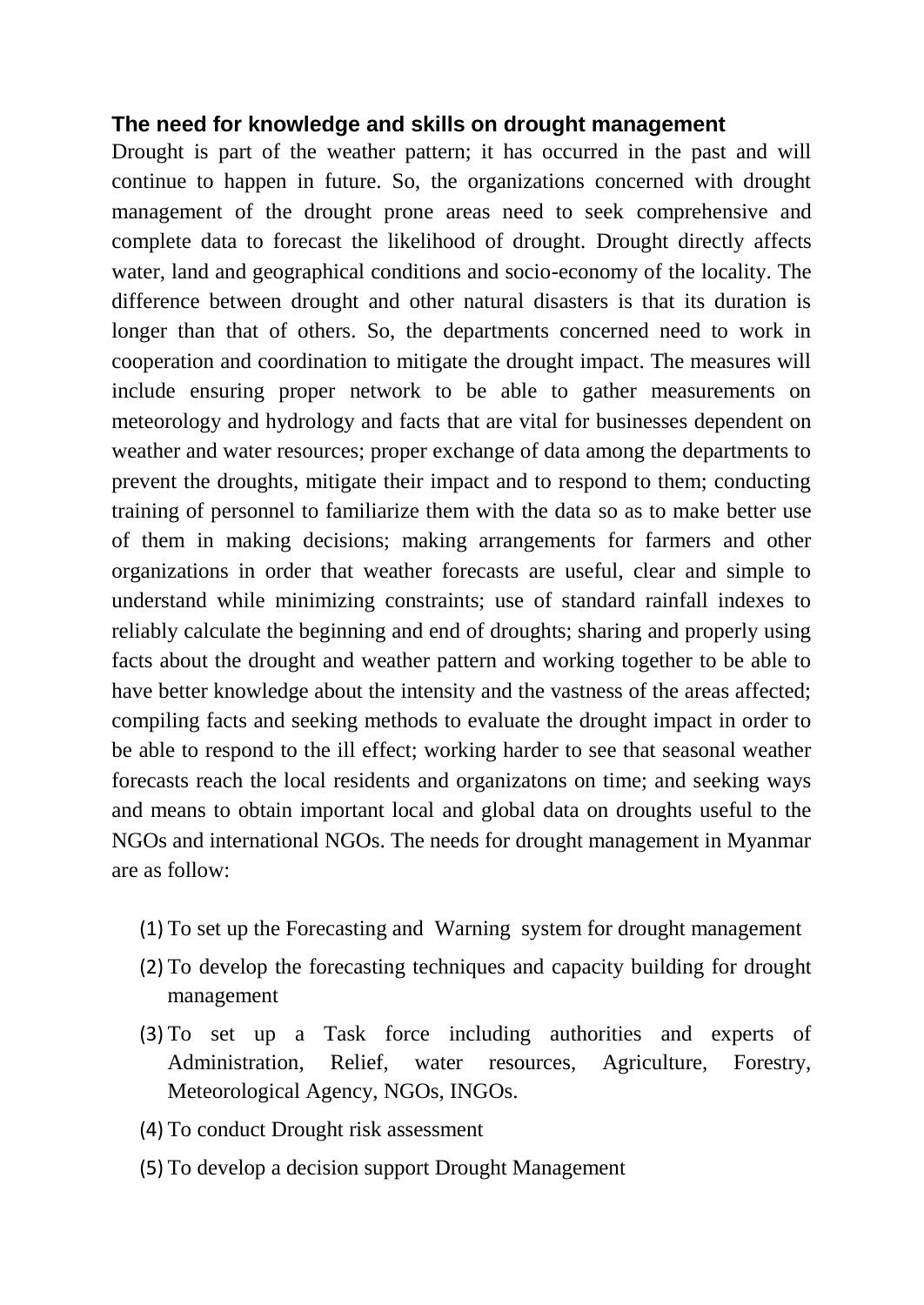- (6) To promote Education and public awareness for drought mitigation.
- (7) To encourage community level plans of Drought Mitigation.
- (8) To cooperate, coordinate and collaborate the concerned departments and organizations for drought management
- (9) To develop the concerned departments's activities for drought mitigation
- (10) To develop the drought policy and strategies for drought management in Myanmar





 $\frac{1}{\sqrt{2}}$ 



**Annual Drought indices of Myanmar Fig. (5) Drought Risk Map of** 

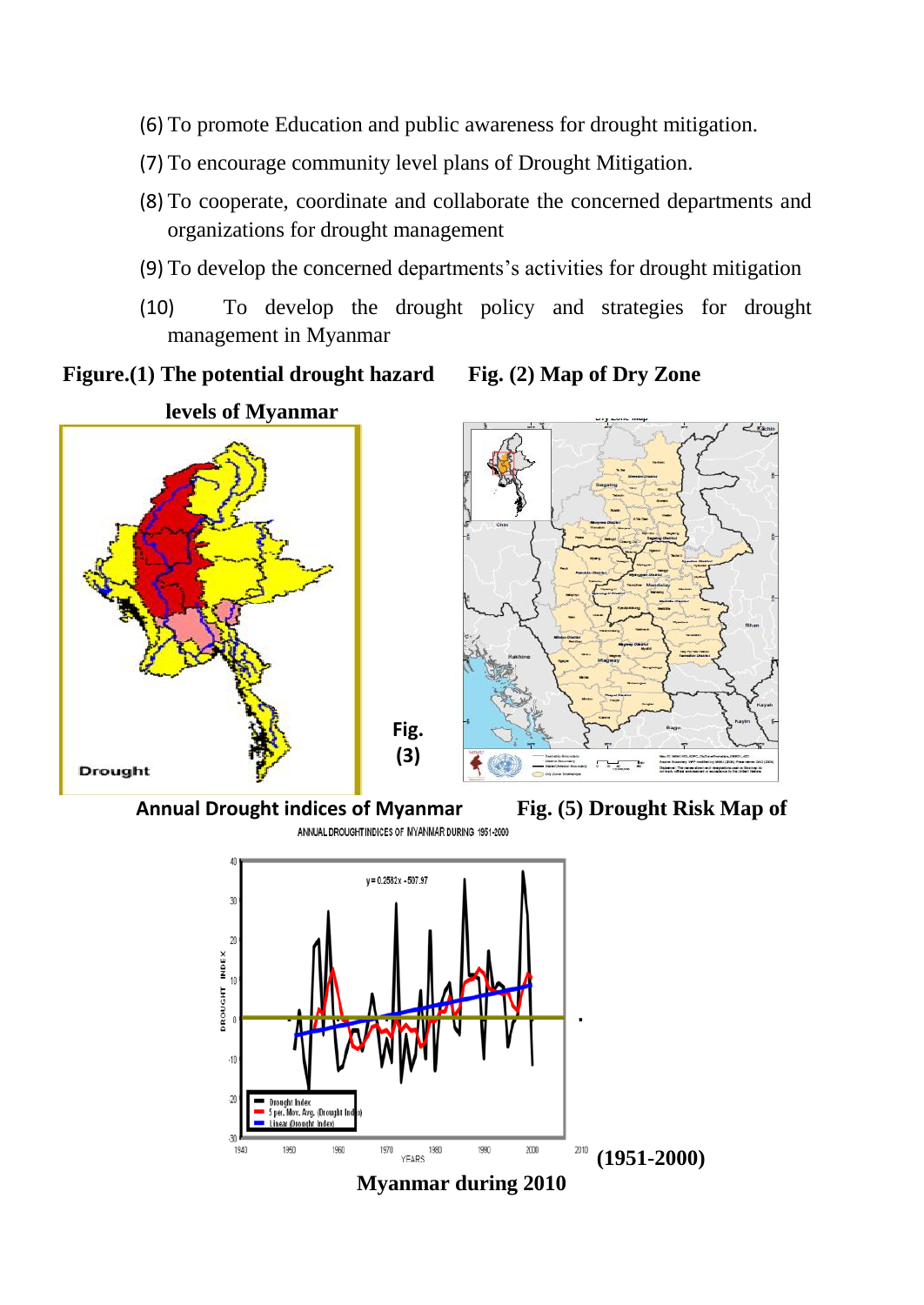ANNUAL DROUGHT INDICES OF MYANMAR DURING 1951-2000